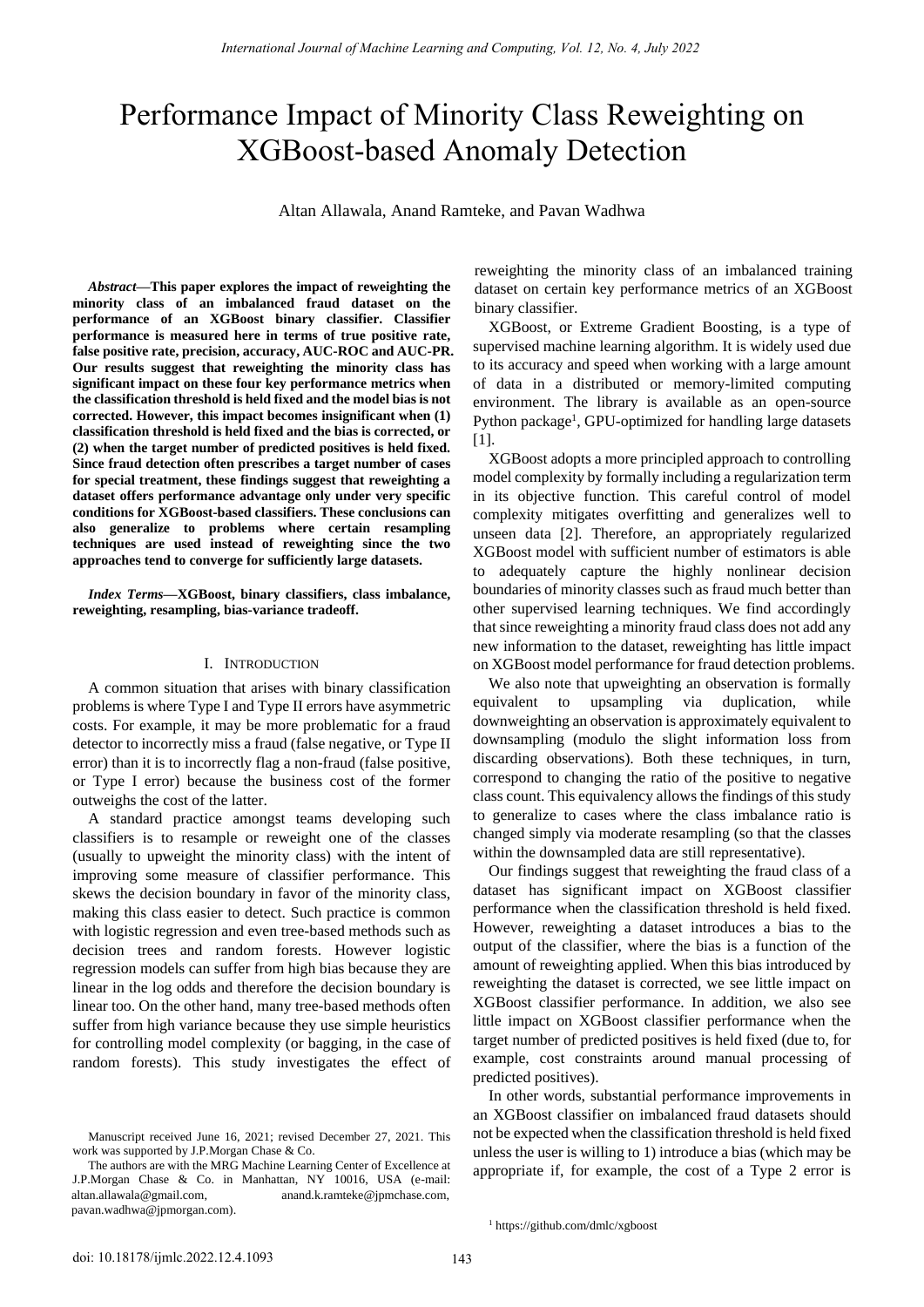significantly different from the cost of a Type 1 error), or 2) somehow introduce new information into the system.

The rest of the paper is organized as follows. Section II provides a survey of some of the latest work using XGBoostbased classifiers for anomaly detection, especially fraud problems. Section III describes the key metrics used to evaluate model performance in this study, along with a description of the XGBoost model and dataset. Section IV presents the results of model performance with minority class reweighting measured as a function of two different cutoffs: probability cutoff and percentile cutoff. We also consider a de-biasing technique to correct for the reweighting. A summary and discussion around future work is presented in Section V.

# II. RELATED WORK

Owing to its scalability and performance, XGBoost has been successfully applied to a broad scope of fields such as credit risk assessment [3], cancer diagnosis [4]-[8], epilepsy diagnosis [9] and pedestrian detection [10]. In [3], classifiers based on XGBoost, logistic regression, self-organizing algorithms and support vector machine are used to assess credit risk for financial institutions, with XGBoost found to outperform the other three classifiers. In [9], an XGBoostbased model is used in an epilepsy study to classify participants as healthy patients or patients with epilepsy. This classification is made using patterns of language networks identified using fMRI scans. In [10], a genetic search algorithm is used to optimize the hyperparameters of an XGBoost-based classifier which is used to detect whether an image contains a pedestrian. The model is found to outperform the benchmark model based on support vector machines. In addition, XGBoost is also the supervised learning method used by several winning teams of Kaggle competitions (see [11] and [12]).

Recent works ([13]-[14]) in intrusion/anomaly detection have reported good performance using model formulations that comprise of XGBoost-based classifiers. In [13], an XGBoost-based classifier is trained on a dataset whose size is reduced by a hybrid PCA-firefly algorithm. This proposed model is shown to outperform benchmark models based on PCA, random forest and support vector machines. In [14], an ensemble model containing an XGBoost classifier is trained on features identified using a Crow-Search algorithm. The proposed model is shown to have a superior precision, recall and accuracy compared to state-of-the-art models.

Since XGBoost is based on gradient boosting, it can rapidly learn outliers, making it appealing for datasets with highly imbalanced classes [15]. In fact, XGBoost has been found to perform particularly well for fraud detection use cases (see [16]-[19]). In particular, [16] provides a benchmark for various XGBoost-based classifiers trained on two imbalanced credit card datasets.

#### III. METHODOLOGY

#### *A. Performance Metrics*

The key performance metrics considered in this study are true positive rate ( $TPR$  or recall), false positive rate ( $FPR$  or

Type I error), precision and accuracy, defined as:

$$
TPR = \frac{TP}{P} = \left(1 + \frac{FN}{TP}\right)^{-1} \tag{1}
$$

$$
FPR = \frac{FP}{N} = \left(1 + \frac{TN}{FP}\right)^{-1} \tag{2}
$$

$$
\text{precision} = \frac{TP}{TP + FP} = \left(1 + \frac{FP}{TP}\right)^{-1} \tag{3}
$$

accuracy = 
$$
\frac{TP+TN}{P+N}
$$
 =  $\left(1 + \frac{FP+FN}{TP+TN}\right)^{-1}$ , (4)

where  $TP$ ,  $FP$ ,  $TN$  and  $FN$  are the number of true/false positives and true/false negatives respectively and  $P$  and  $N$ are the total number of positive and negative classes respectively. These four performance metrics are standard primary metrics for binary classifiers as most other nonglobal secondary metrics can be inferred from a combination of these. For example, true negative rate  $(TNR)$  and false negative rate ( $FNR$  or Type II error) are just the complement of FPR and TPR respectively. Furthermore, if all four of these metrics can be shown to be insensitive to the effect of reweighting the minority class, then most secondary metrics are expected to be insensitive too.

This study also examines the area under the curve (AUC) of the Receiver Operating Characteristic (ROC) and Precision-Recall (PR) curves. PR-AUC gives the average precision over the recall and ROC-AUC gives the probability that the classifier will rank a randomly chosen positive instance above a randomly chosen negative instance. Larger values indicate better classifiers.

# *B. XGBoost*

XGBoost consists of an ensemble of learners (decision trees in this case), taking the form:

$$
\hat{y}_i = \sum_{k=1}^K f_k(x_i), f_k \in \mathcal{F}
$$
\n(5)

where K is the number of learners (in this case, trees),  $f_k(x_i)$ is the output (or score) of the  $k^{th}$  learner, and  $\mathcal F$  is the functional space of  $f_k$ .

Unlike other ensemble decision tree models such as random forests, XGBoost is based on the gradient boosting algorithm, introduced by [20]. Therefore, each tree is trained and added sequentially as a function of the dataset and the output of the previous trees. The output of the model at step  $t$  is thus given by:

$$
\hat{y}_i^{(t)} = \hat{y}_i^{(t-1)} + f_t(x_i).
$$
 (6)

This leads to the following form of the objective function to be optimized at step  $t$ :

$$
obj^{(t)} = \sum_{i=1}^{n} l\left(y_i, \hat{y}_i^{(t)} + f_t(x_i)\right) + \Omega(f_t) + const.
$$
 (7)

where  $n$  is the number of data points,  $l$  is a customizable loss function and Ω is a regularization term. A Taylor expansion of the loss function then leads to the familiar XGBoost objective function. For a detailed discussion, see [21].

To understand the impact on model performance of reweighting the minority class of an imbalanced dataset, five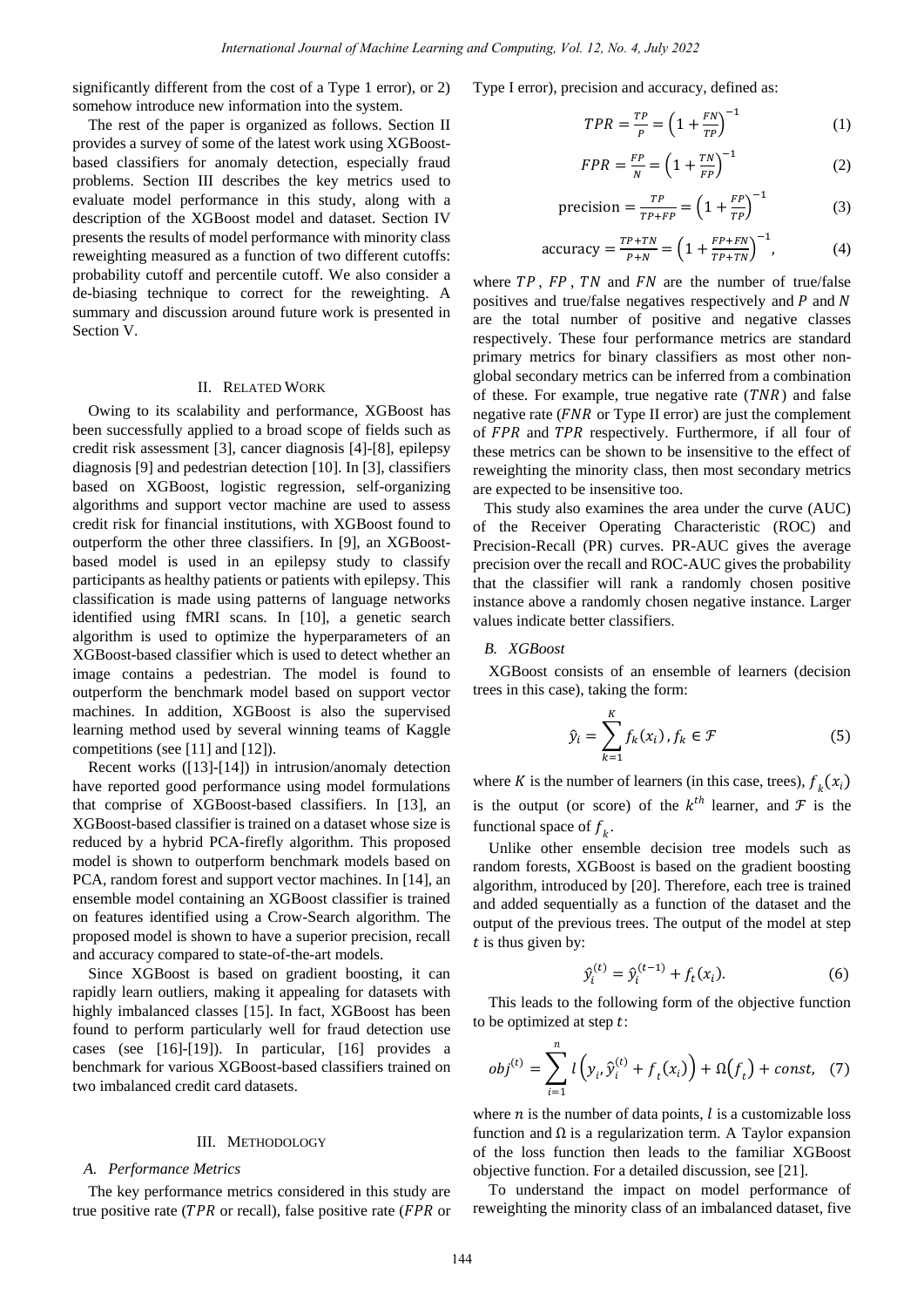XGBoost models are trained. Each model is trained separately on a dataset with a different reweighting factor on the minority class. All five models are then scored on the same (unweighted) validation set which reflects the dataset on which the model will be used.

These five models span 100X, 10X, 1X (unweighted), 0.1X and 0.01X weightings on the minority class. Since reweighting the minority class by 10X, for instance, is equivalent to decreasing the ratio of the majority-to-minority class by the same factor<sup>2</sup>, these five choices of weightings correspond to different majority-to-minority class ratios. Since the amount of reweighting straddles four orders of magnitude (0.01X to 100X), a comparison of these models offers insight into the impact of reweighting on model performance for a wide range of weights.

Hyperparameters are held fixed across the five models. The choice of XGBoost hyperparameters used in this study are stated in Table I. The default hyperparameter values of the Python package were used for all other hyperaparameters.

| TABLE I: XGBOOST HYPERPARAMETERS FOR THE FIVE MODELS |                   |  |  |
|------------------------------------------------------|-------------------|--|--|
| 'num round' = $600$                                  | 'max $depth' = 3$ |  |  |
| 'objective'='binary:logistic'                        | 'gamma' = 1       |  |  |
| 'colsample bytree' = $0.8$                           | 'alpha' = $1$     |  |  |
| 'subsample' = $0.8$                                  | $eta' = 0.1$      |  |  |

# *C. Dataset*

The dataset used in our study consists of 160 explanatory variables and a target binary variable for fraud. The training and validation sets consist of 1.8M and 0.8M observations respectively. The dataset represents a type of credit card fraud whose characteristics are left vague to maintain confidentiality. But importantly, it is a highly imbalanced dataset with a positive class ratio of around 2.7%. This corresponds to a non-fraud : fraud ratio of approximately 36.5:1 and so the four reweighting factors of 100X, 10X, 0.1X and 0.01X correspond to a non-fraud to fraud ratio of approximately 0.365:1, 3.65:1, 365:1, and 3650:1 respectively.

#### IV. EXPERIMENTAL RESULTS

## *A. Classifying Predictions by Probability Cutoff*

We begin by investigating the effect of reweighting the minority class on the four metrics as a function of probability cutoff, also known as classification threshold. Classification threshold here is defined as the probability value above which an observation is classified as a member of the positive (minority) class. For example, a classification threshold of 0.6 means that only those observations with a model probability of 0.6 or higher are assigned a positive class prediction. As this classification threshold increases, a higher probability is required for any observation to be assigned a positive class and hence the number of positive class predictions declines. This is demonstrated in Fig. 1.

Fig. 1 shows that upweighting the minority class monotonically increases both TPR (recall) and FPR as a function of classification threshold. This behavior is expected

2 https://github.com/dmlc/xgboost/issues/144

because upweighting the minority class effectively introduces a positive bias in the classifier, making it more likely that both negative and positive cases are classified as positive. This increases both the true and false positive rates.

Key performance metrics vs classification threshold



Fig. 1. Comparison of primary performance metrics of five (biased) models at varying classification thresholds (probability cutoffs).

Further, although both the true and false positive rates increase, Fig. 1 also shows that minority class upweighting at a given classification threshold causes a larger fractional increase in the false positive rate than the true positive rate. Combining (1) and (2) gives:

$$
\frac{FP}{TP} = \alpha \frac{FPR}{TPR} \tag{8}
$$

where  $\alpha > 0$  is the class imbalance, defined as the ratio of negative to positive observations (or 36.5 in the case of 1X weighting). Therefore minority class upweighting increases the  $FPR/TPR$  ratio, and hence also the  $FP/TP$  ratio, which from (3) leads to the observed decrease in the precision of the classifier at a given classification threshold.

Finally, although introducing this positive bias to the model increases the absolute number of predicted positives, it decreases the absolute number of predicted negatives by an even larger amount because the high degree of class imbalance within the dataset means that there are far more negative than positive cases. Therefore from (4) it is evident that the decrease in  $TP + TN$  leads to a drop in accuracy when the minority class is upweighted. This is demonstrated in Table II.

TABLE II: KEY PERFORMANCE METRICS AT A CLASSIFICATION THRESHOLD OF 0.6 FOR THE 0.01X, 1X AND 100X MODELS

| Performance metric | $0.01X$ model | 1X model | 100X model |
|--------------------|---------------|----------|------------|
| TPR                | 26.3%         | 66.4%    | 94.0%      |
| <b>FPR</b>         | $0.0\%$       | 0.2%     | 6.2%       |
| Precision          | 99.6%         | 90.6%    | 29.1%      |
| Accuracy           | 98.0%         | 98.9%    | 93.8%      |

Therefore at a given classification threshold, the positive bias introduced by upweighting the minority class causes a monotonic increase in TPR and FPR while generally decreasing the precision and accuracy.

However, an "apples-to-apples" comparison between the five models should first correct for the varying degrees of model bias that is artificially introduced by the different upweighting factors. A common way to correct for this bias (as in [22]) is to scale the minority class odds by the amount of reweighting applied: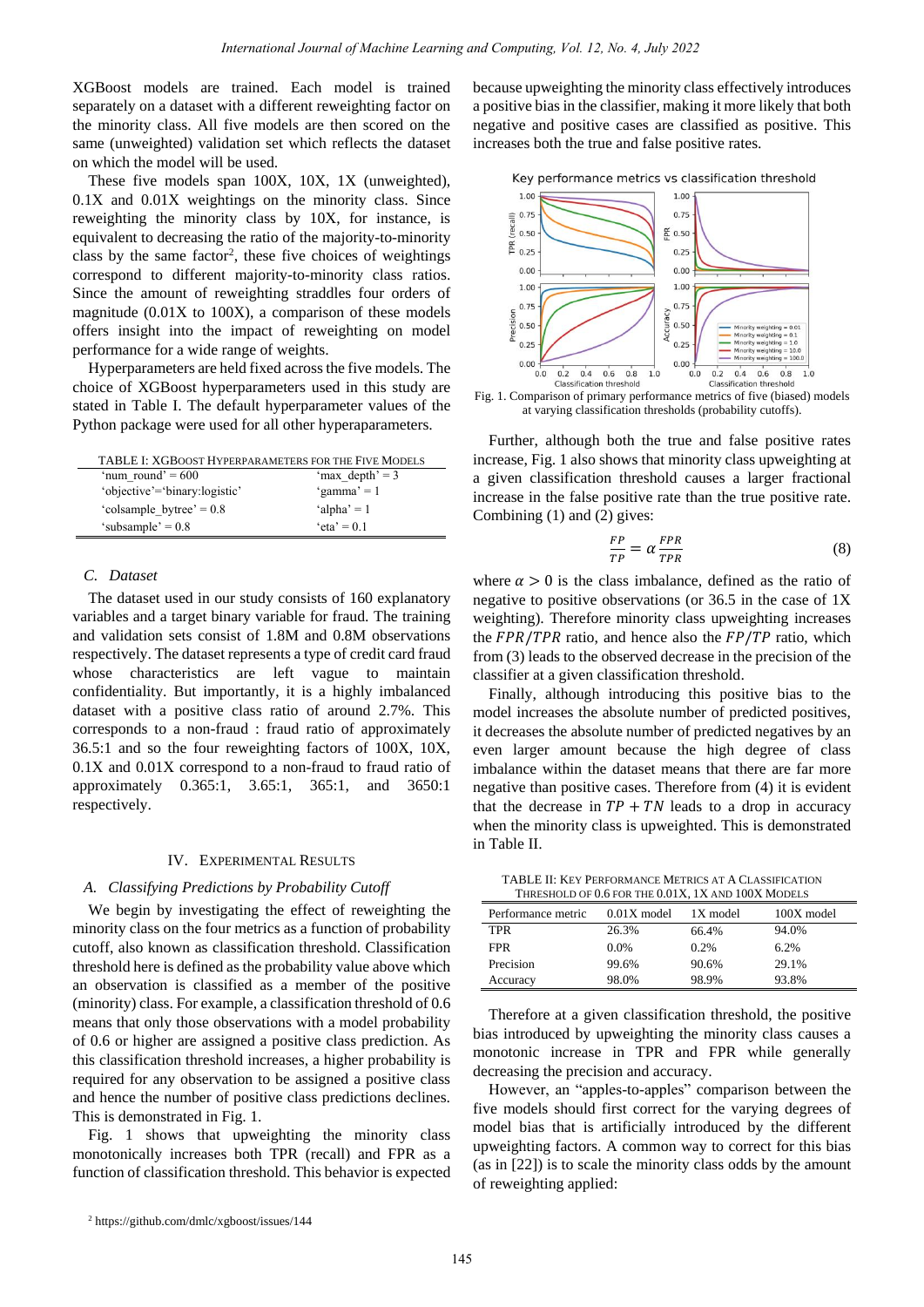$$
p = \frac{p'}{p' + (1 - p') * \beta} \tag{9}
$$

where  $p$  is the unbiased (corrected) probability,  $p'$  is the biased (uncorrected) probability and  $\beta$  is the reweighting factor applied to the minority class. Under this transformation, the corrected probabilities lead to the performance results shown in Fig. 2.



Therefore once the bias has been corrected, neither upweighting nor downweighting the minority class has substantial impact on performance metrics when classification threshold is held fixed.

#### *B. Classifying Predictions by Percentile Cutoff*

Many use cases require a fixed target number of predicted positives. This is done by selecting the observations with the largest probabilities. In the case of fraud, each positive case usually needs to be manually reviewed and this target number is set by business based on available resources and funding constraints. Therefore, in such instances it is more relevant to investigate the relationship between the key performance metrics and the reweighting factor while fixing the percentile cutoff rather than the probability cutoff.



# Key performance metrics vs percentile cutoff

Fig. 3. At a fixed percentile cutoff, upweighting the minority class has negligible impact on TPR, FPR, precision and accuracy of the classifier.

Unlike probability cutoff**,** percentile cutoff is linearly proportional to the total number of negative predictions. For example, a percentile cutoff of 90% means that the classifier

assigns a positive prediction to the top 10% highest probability cases and assigns a negative prediction to the rest. As percentile cutoff increases, fewer observations get classified as positive. Fig. 3 shows the four performance metrics as a function of the percentile cutoff.

In contrast to Fig. 1 which shows that the performance metrics change monotonically with increasing upweighting of the minority class when bias is uncorrected, Fig. 3 shows that when the percentile cutoff is fixed, the four performance metrics are largely insensitive to the minority reweighting factor. Note that this insensitivity persists even after correcting for bias because the monotonicity of the biascorrection transformation (9) maintains the same rank order of the probabilities.

It is also instructive to examine the area under the curve (AUC) of the Receiver Operating Characteristic (ROC) curves and Precision-Recall (PR) curves. Given the relative insensitivity of the four performance metrics to the minority reweighting factor, the AUCs are expected to not change substantially with changing reweighting factors. This is confirmed in Fig. 4. The difference in AUC performance between the five models is less than 2%**.**





class reweighting factors.

As a final comparison, we examine the rank order correlation between the five classifiers, based on the five separate weightings used. The rank order correlation provides a measure of the correlation between each classifier's rankings of fraud likelihood for all observations. Fig. 5 shows that, as expected, the correlation decreases monotonically as the difference in reweighting factors between two classifiers increases**.** 

However the rank correlation is very high (approximately 0.9) even for models with reweighting factors that differ by four orders of magnitude (i.e. 0.01X and 100X). This high rank correlation implies that mostly the same observations are being classified as positive in the two models, which effectively leads to very similar model performance for different classifiers when the percentile cutoff is held fixed.

Since the XGBoost models have a sufficient number of estimators whilst being sufficiently well-regularized, all five models are adequately capturing the varying degrees of minority class frequency within the data. This leads to the high rank correlation between all five models.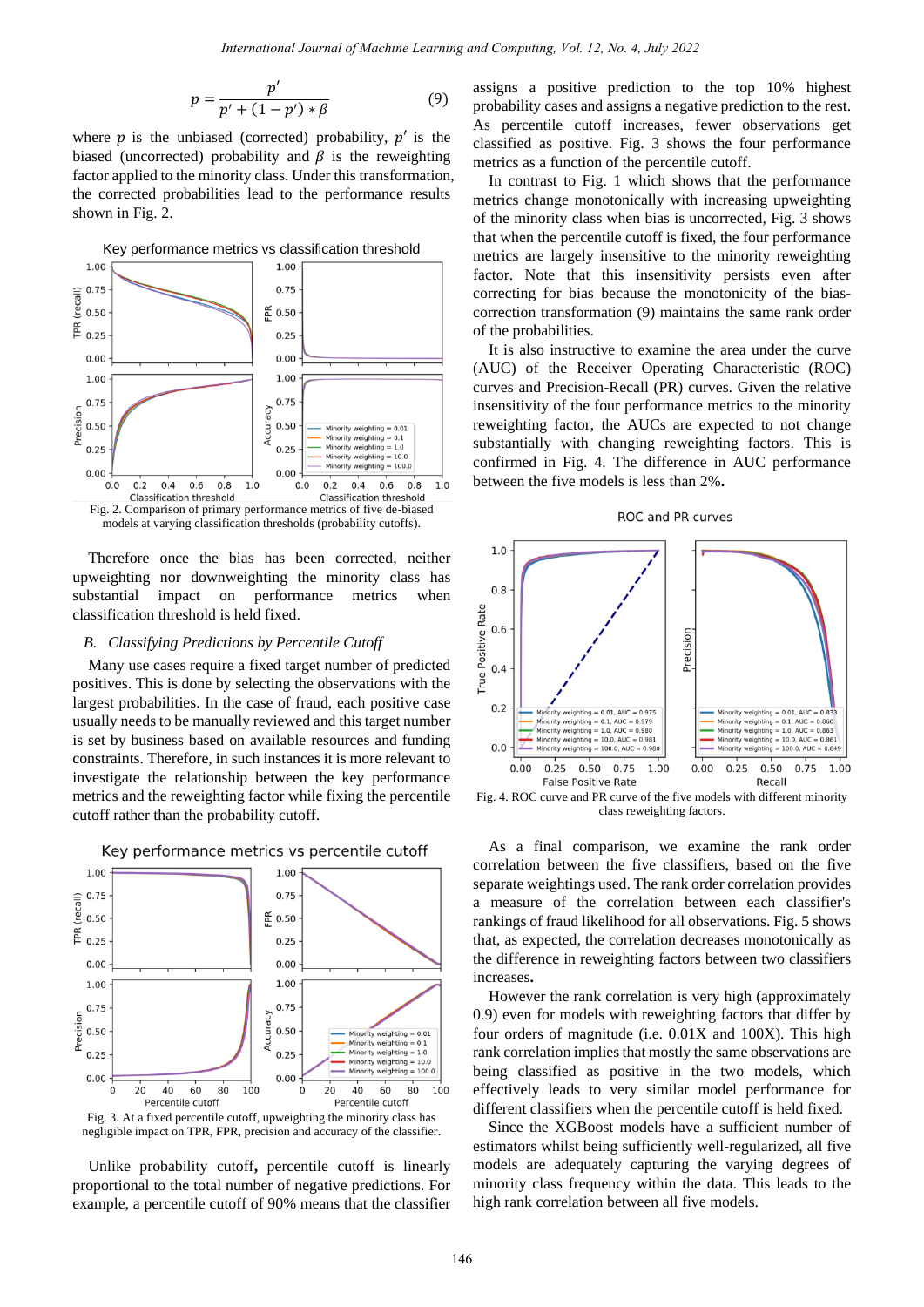As before, note that reweighting is not introducing any new information to the system. Also, the de-biasing formula (9) monotonically transforms the predicted probability of an observation being positive without changing the rank ordering of the observations. Therefore these results generalize to cases where the model biases introduced by reweighting have not been corrected.



Fig. 5. Although the rank correlation between classifiers decreases monotonically as the difference in weightings between the classifiers increases, the correlations remain very high which leads to very similar model performance at a fixed percentile cutoff.

## V. CONCLUSION

XGBoost is both flexible and well-regularized. This allows for better treatment of the bias-variance tradeoff. Therefore an XGBoost model with optimized hyperparameters to control for both bias and variance is well-suited to handling highly imbalanced datasets. As such, reweighting the minority class has little impact on model performance. Specifically, we find that:

- 1. At a fixed probability cutoff (classification threshold), increasing the weight of the minority class introduces a bias in the classifier which causes the TPR (recall) and FPR to generally increase and precision and accuracy to decrease. However when this bias is corrected, reweighting has little impact on key performance metrics.
- 2. At a fixed percentile cutoff, the effect on key performance metrics of reweighting the minority class is again negligible. This also includes ROC-AUC and PR-AUC. Given cost constraints, percentile cutoffs are more relevant than classification thresholds from a business perspective. Therefore reweighting a training set with the aim of improving classifier performance is unlikely to offer any performance benefit to a business.
- 3. As the difference in the minority class reweighting factor between two models increases, their rank order correlation declines monotonically, though the decline is marginal.
- 4. To establish the generalizability of the above conclusions, the same analysis was separately reproduced on a different fraud dataset with an even more imbalanced class ratio of 0.8% using a different (random) choice of hyperparameters.
- 5. Since upweighting an observation is formally equivalent to upsampling it, while downweighting an observation is

approximately equivalent to downsampling it (modulo the slight information loss caused by discarding observations), the conclusions from this study may be generalized to other XGBoost models where the minority class is upsampled or the majority class is moderately downsampled.

XGBoost is one of several gradient boosting algorithms. Other such algorithms include LightGBM [23], CatBoost [24] and AdaBoost [25]. These algorithms work in a way similar to XGBoost but with key differences. For example, LightGBM uses Gradient-Based One-Sided Sampling (GOSS) to find the optimum split points; CatBoost (short for Categorical Boosting) specializes in categorical features; and Adaboost (short for Adaptive Boosting) modifies the sample distribution by weighting the data points for each iteration. Since these techniques, like XGBoost, use boosting to focus the subsequent weak learners disproportionately on misclassified observations, their performance is likely similarly insensitive to minority class reweighting. Future scope of the current work involves quantifying this performance impact by performing a similar analysis on these gradient boosting-based algorithms.

# CONFLICT OF INTEREST

The authors declare no conflict of interest.

### AUTHOR CONTRIBUTIONS

A. Allawala, A. Ramteke and P. Wadhwa formulated the study. A. Allawala built the XGBoost classifiers and conducted the analysis. All authors wrote the paper and have approved the final version.

#### **REFERENCES**

- [1] M. Rory and E. Frank, "Accelerating the XGBoost algorithm using GPU computing," *PeerJ Computer Science*, vol. 3, p. e127, 2017.
- [2] Bhati, B. Singh, G. Chugh, A.-T. Fadi, and N. S. Bhati, "An improved ensemble based intrusion detection technique using XGBoost," *Transactions on Emerging Telecommunications Technologies*, p. e4076, 2020.
- [3] Y.-C. Chang, K.-H. Chang, and G.-J. Wu, "Application of eXtreme gradient boosting trees in the construction of credit risk assessment models for financial institutions," *Applied Soft Computing*, vol. 73, pp. 914-920, 2018.
- [4] D. Komura, S. Ishikawa, S.-P. Cheng *et al*., "A benchmark for comparing precision medicine methods in thyroid cancer diagnosis using tissue microarrays," *Bioinformatics*, vol. 34, no. 10, 2018, pp. 1767-1773.
- [5] Z. Xuan, T. J. Li, J. Wang, J. Li, L. Chen, and C. N. Liu, "Identification of cancer-related long non-coding RNAs using XGBoost with high accuracy," *Frontiers in Genetics*, vol. 10, p. 735, 2019.
- [6] D. P. Yu, Z. D. Liu, C. Y. Su *et al*., "Copy number variation in plasma as a tool for lung cancer prediction using Extreme Gradient Boosting (XGBoost) classifier," *Thoracic Cancer*, vol. 11, no. 1, pp. 95-102, 2020.
- [7] B. Siddharth, Y. Sinha, and L. Goel, "Lung cancer detection: A deep learning approach," *Soft Computing for Problem Solving*, Springer, Singapore, pp. 699-705, 2019.
- [8] X. Y. Deng, Y. Luo, and C. Wang, "Analysis of risk factors for cervical cancer based on machine learning methods," in *Proc. 2018 5th IEEE International Conference on Cloud Computing and Intelligence Systems (CCIS)*, 2018, pp. 631-635.
- [9] L. Torlay, P.-B. Marcela, E. Thomas, and M. Baciu, "Machine learning–XGBoost analysis of language networks to classify patients with epilepsy," *Brain Informatics*, vol. 4, no. 3, pp. 159-169, 2017.
- [10] J.Yu, G. X. Tong, H. N. Yin, and N. X. Xiong, "A pedestrian detection method based on genetic algorithm for optimize XGBoost training parameters," *IEEE Access*, vol. 7, pp. 118310-118321, 2019.